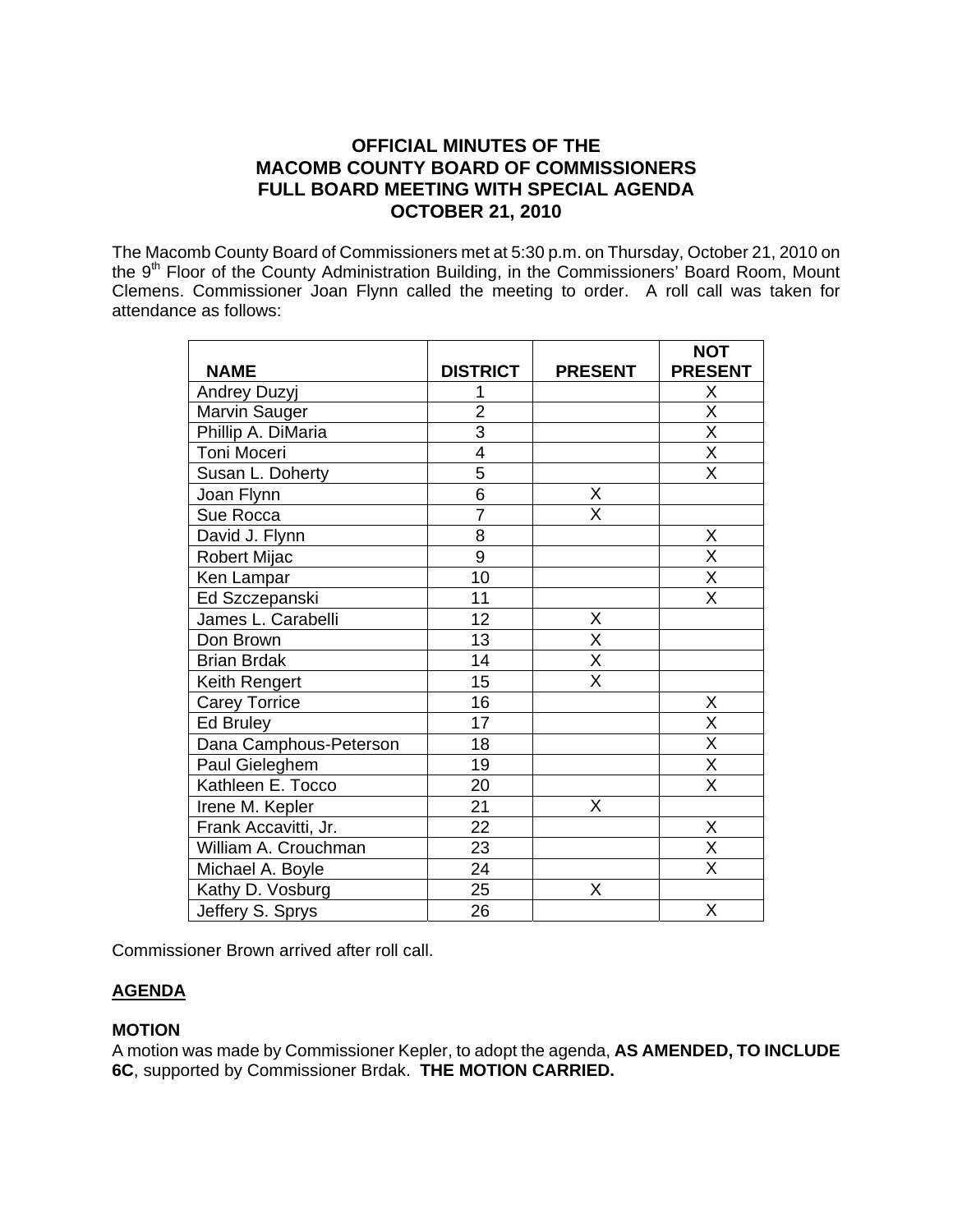MACOMB COUNTY BOARD OF COMMISSIONERS FULL BOARD MEETING WITH SPECIAL AGENDA OFFICIAL MINUTES – October 21, 2010

#### **PUBLIC PARTICIPATION**

None

### **INTERVIEWS OF CANDIDATES FOR BOARDS & COMMISSIONS APPOINTMENTS**

Board Appointment:

### **a) Social Services Board**

1 vacancy for 3 year term starting 11/01/2010 through 10/31/2013: 1-application for reappointment received: Roger Facione – present

Appointment by Board Chair with Concurrence of Board:

#### **b) Macomb County Historical Commission**

3 vacancies for 3 year terms starting 11/01/2010 through 10/31/2013: 3 applications for reappointment received: John Emerson – not present Alan Naldrett – not present Karl Mark Pall – not present

#### **c) Substance Abuse Advisory Council**

1 vacancy for 3 year term starting upon appointment through 08/31/2013: 1 application for reappointment received: Eric Jackson – not present

#### **NEW BUSINESS**

None

#### **PUBLIC PARTICIPATION**

None

## **ROLL CALL**

|                     |                 |                | <b>NOT</b>     |
|---------------------|-----------------|----------------|----------------|
| <b>NAME</b>         | <b>DISTRICT</b> | <b>PRESENT</b> | <b>PRESENT</b> |
| <b>Andrey Duzyj</b> |                 |                | х              |
| Marvin Sauger       | 2               |                | x              |
| Phillip A. DiMaria  | 3               |                | X              |
| Toni Moceri         | 4               |                | X              |
| Susan L. Doherty    | 5               |                | X              |
| Joan Flynn          | 6               | x              |                |
| Sue Rocca           |                 | х              |                |
| David J. Flynn      | 8               |                | X              |
| <b>Robert Mijac</b> | 9               |                | X              |
| Ken Lampar          | 10              |                | x              |
| Ed Szczepanski      | 11              |                | X              |
| James L. Carabelli  | 12              | х              |                |
| Don Brown           | 13              | x              |                |